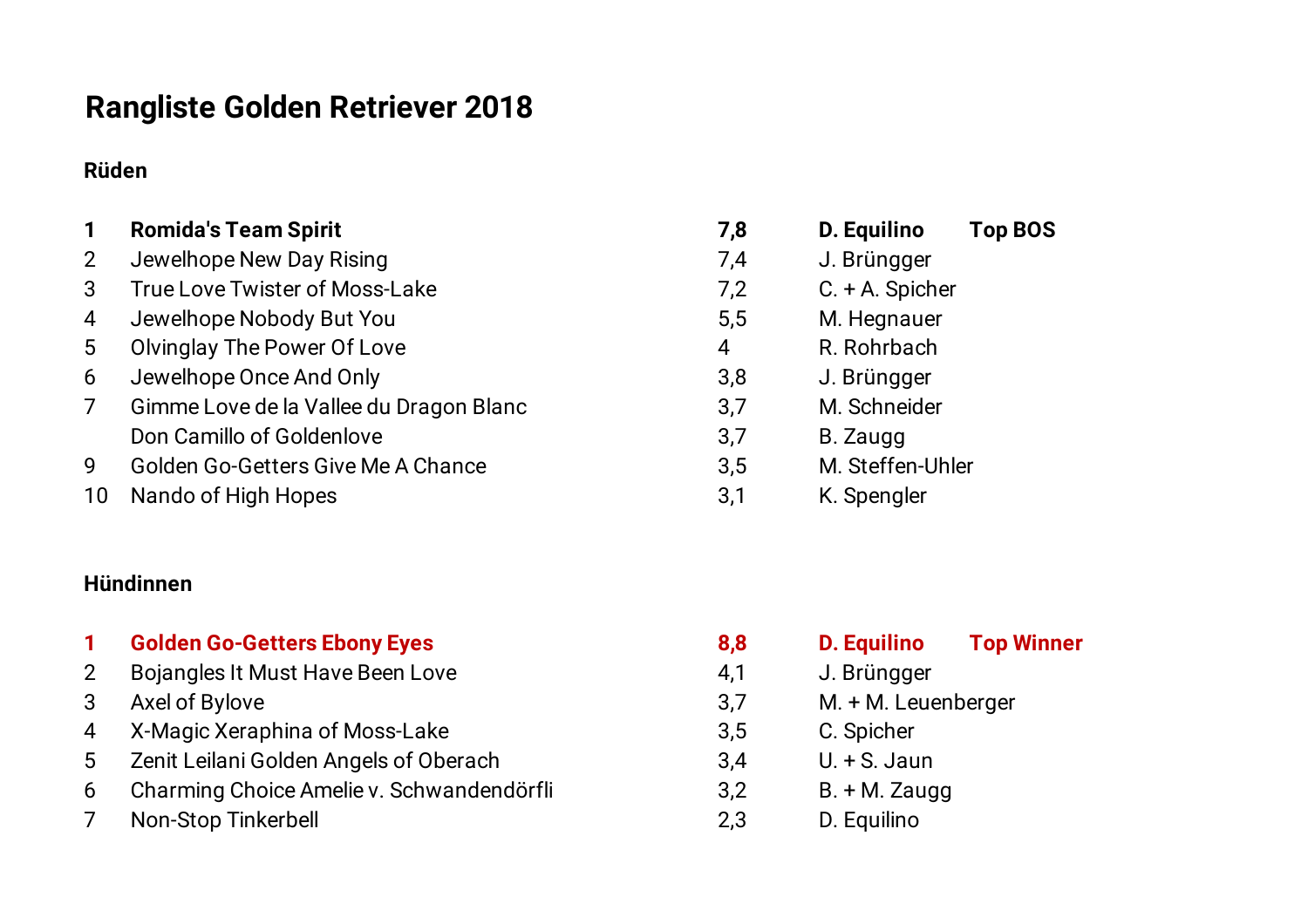# **Rangliste Golden Retriever 2018**

- 8 Lynn a Sunshine of the Night 2,1 C. Schmocker
- 9 Only Diamond Joy of Moss-Lake Golden Angels of Oberach 1,8 C. Spicher
- 10 Viva Viola Fleure vom Schwandedörfli 1,3 B. Zaugg

### **Puppy**

**1 Romida's Team Spirit 4,9 D. Equilino Top Puppy** 2 You And me Melina of Moss-Lake 4,75 C. Spicher 3 Romida's Touch My Heart 3,5 D. Equilino Think Twice Your Own Will **1999** C. Eberle 5 Emerson Lake and Palmer vom Schwandedörfli 3,3 B. Zaugg Meiepere Anubis 2,3 R. Rohrbach 7 Now Or Never Frodo Des Puppys Golden Love 2,7 N.Suter 8 Happiness For Future Alisha 2,3 C. Schmocker 9 Golden Go-Getters Give Me A Chance 1,6 M. Steffen-Uhler 10 Yano of Moss-Lake 1,2 B. Hufschmid

### **Brood Bitch**

|   | <b>Bojangles It Must Have Been Love</b> | 18,9 | J. Brüngger | <b>Top Brood Bitch</b> |
|---|-----------------------------------------|------|-------------|------------------------|
| 2 | Ramchaine Silvery Moon                  | 17.1 | M. Nielsen  |                        |
|   | 3 Golden Go-Getters Ebony Eyes          | 16.7 | D. Equilino |                        |